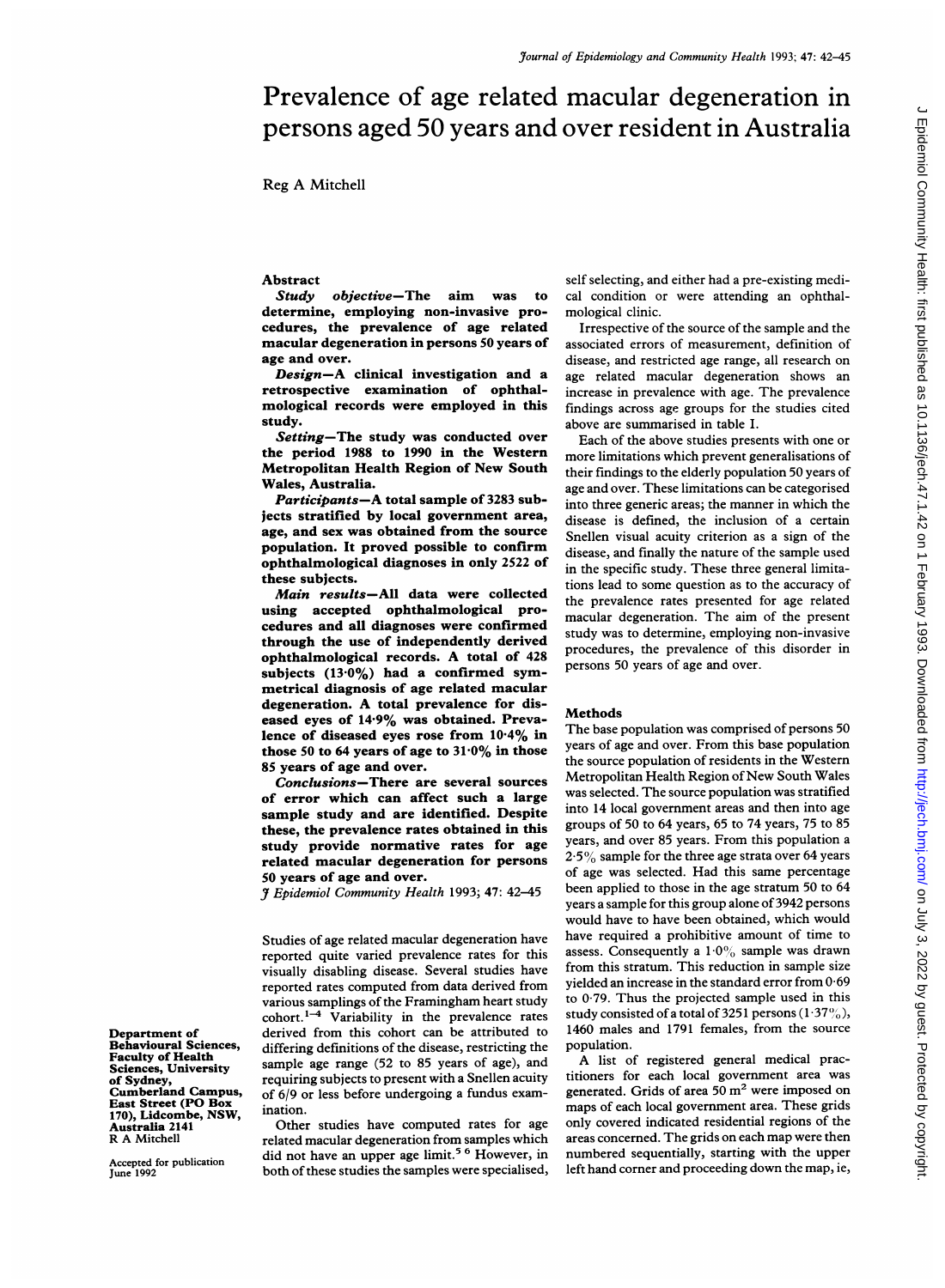Table I Age specific percentage prevalence rates for age related macular degeneration

|                                          |        | Age strata (years) |           | Limitation |       |                 |  |
|------------------------------------------|--------|--------------------|-----------|------------|-------|-----------------|--|
| Authors                                  | 50-64  | $65 - 74$          | $75 - 85$ | $85+$      | Total | (See key below) |  |
| Kahn et al $(1977)^1$<br>Leibowitz et al | 1.6    | 11.0               | $12 - 1$  | $\star$    | 88    | 1,2,3           |  |
| $(1980)^2$                               | $1-2$  | 6.4                | 19.7      | $\star$    | 5.7   | 1,2,3           |  |
| Sperduto and Seigel                      |        |                    |           |            |       |                 |  |
| $(1980)^3$                               | 35.O   | 470                | 50.0      | $\star$    | 41.0  | 1,3             |  |
| Podgor et al $(1983)^4$                  |        |                    |           |            |       |                 |  |
| all signs                                | $17-6$ | $27-4$             | 43.0      | $\star$    | 28.8  | 1,3             |  |
| Martinez et al                           |        |                    |           |            |       |                 |  |
| $(1982)^{2}$                             |        | $2 - 1$            | $11 - 44$ | 22.84      | 14.4  | 1,2,3           |  |
| Mitchell and Sarks                       |        |                    |           |            |       |                 |  |
| $(1984)^{o}$                             | 14.71  | 18.8               | 27.7      | 38 30      | 22.3  | 3               |  |

\*No subjects over <sup>85</sup> years of age included in the study

tNo subjects under 65 years of age included in the study tincludes subjects 50 to 64 years of age

Key to limitations: 1 Definition of disease<br>2 Spellen acuity criteri

2 Snellen acuity criterion 3 Nature of sample

north to south. Using tables of random numbers, locations of the residences of a possible random sample were then placed on the grid of each local government area.

To ensure achievement of the projected sample sizes an excess of 20% over the projected sample size was placed on each local government area. Similarly a random sample of practitioners or practices was generated. Each sampled practitioner/practice was then contacted, the author's credentials and affiliations presented, and the nature of the study described. Practices and/or practitioners were requested to assist with this study by permitting the author access to all patients 50 years of age and over who attended that practice.

Practitioners were requested to contact potential subjects, explain the nature of the study to them, and seek their consent for the author to contact them directly. Subjects agreeing to participate and falling within the predetermined locations were included in the study. Those agreeing to participate but falling outside the predetermined locations were contacted by the author and thanked for agreeing to participate but were excluded from the study.

Data collected using the study protocol included biographical data such as name, sex of the subject, identification number (supplied by the author), age in years at the date of examination, occupation (either present or immediately prior to retirement), current address, postcode, and local government area. These latter three variables were used primarily to ensure integrity of the sample and that the proportions projected in the sampling frame would be adhered to.

Next a basic history of eye problems was taken: whether or not spectacles were worn and if so the nature of the optical correction. The nature of any such correction was objectively classified as minus lenses (for myopic correction), plus lenses (for hypermetropic correction or presbyopia), cylindrical lenses (for astigmatic correction), or multifocal (bifocal, trifocal) or variable focus lenses.

Subjects were next asked whether or not they had been seeing a professional person in relation to their vision care, and the name and professipn of that person. Where subjects had seen an eye care specialist they were asked to sign a consent form giving the author permission to contact that professional and examine that patient's ophthalmological records. All such records were to be examined. The purpose of establishing contact with the ophthalmologist was to confirm diagnoses claimed by the subject.

Each subject was asked to provide information as to any known current ocular condition. Specific conditions recorded, for each eye, were: trauma, glaucoma, retinal detachment, age related macular degeneration, thyroid eye disease, congenital eye disease, diabetes, and cataract. Where discrepancies existed between subject's stated ocular condition and an ophthalmologist's diagnosis the latter was recorded as the principal diagnosis.

In the context of this study the term "principal diagnosis" was applied as follows. In the presence ofmultiple visual pathologies the disease which is, in the opinion of the ophthalmologist, the principal cause of reduced visual acuity or a visual disability will be designated as the "principal diagnosis". Further if the signs and/or symptoms of only one diseae are recorded this will be assumed to be the "principal diagnosis".

Data from the protocol were coded for computer analyses and the Statistical Package for the Social Sciences (spss) program was used to obtain the majority of the statistical results. Additional analyses were carried out, using spss generated summary statistics, on the author's personal computer employing programs written by the author in compiled extended BASIC.

## Results

The total size of the obtained sample was <sup>3283</sup> persons 50 years of age and over (compared with an expected total size of 3251 persons). This obtained sample was comprised of 1478 (pro jected 1460) males and 1805 (projected 1791) females. This sample yielded a  $1.38\%$  sampling of the source population. From this source population of persons 50 years of age and over resident in the Western Metropolitan Health Region of New South Wales,  $1.32\%$  of the males and  $1.43\%$  of the females were sampled in this study.

In <sup>118</sup> subjects it proved impossible to verify diagnoses from records as they had not seen an ophthalmologist in the previous three years. For the 3165 subjects whose diagnoses were obtained it was found that <sup>2620</sup> diagnoses were made by ophthalmologists and the remaining 545 may have been made by an ophthalmologist, general practitioner, or some other eye care specialist. For the 2620 subjects in whom the diagnosis was made by an ophthalmologist it proved possible to confirm these diagnoses with the specialist for 2522 subjects. Diseases and/or conditions stated were recorded for both eyes. Where any discrepancy existed between the practitioner's records and the subject's responses then, with some exceptions, the practitioner's diagnoses were accepted and recorded. The exceptions to this were for those cases where the subject had recently been seen by an ophthalmologist and the results of this examination had not, as yet, been received by the referring practitioner.

The most conservative estimate of disease prevalence will be obtained by employing only those subjects whose diagnoses were confirmed from ophthalmological records (2522) on the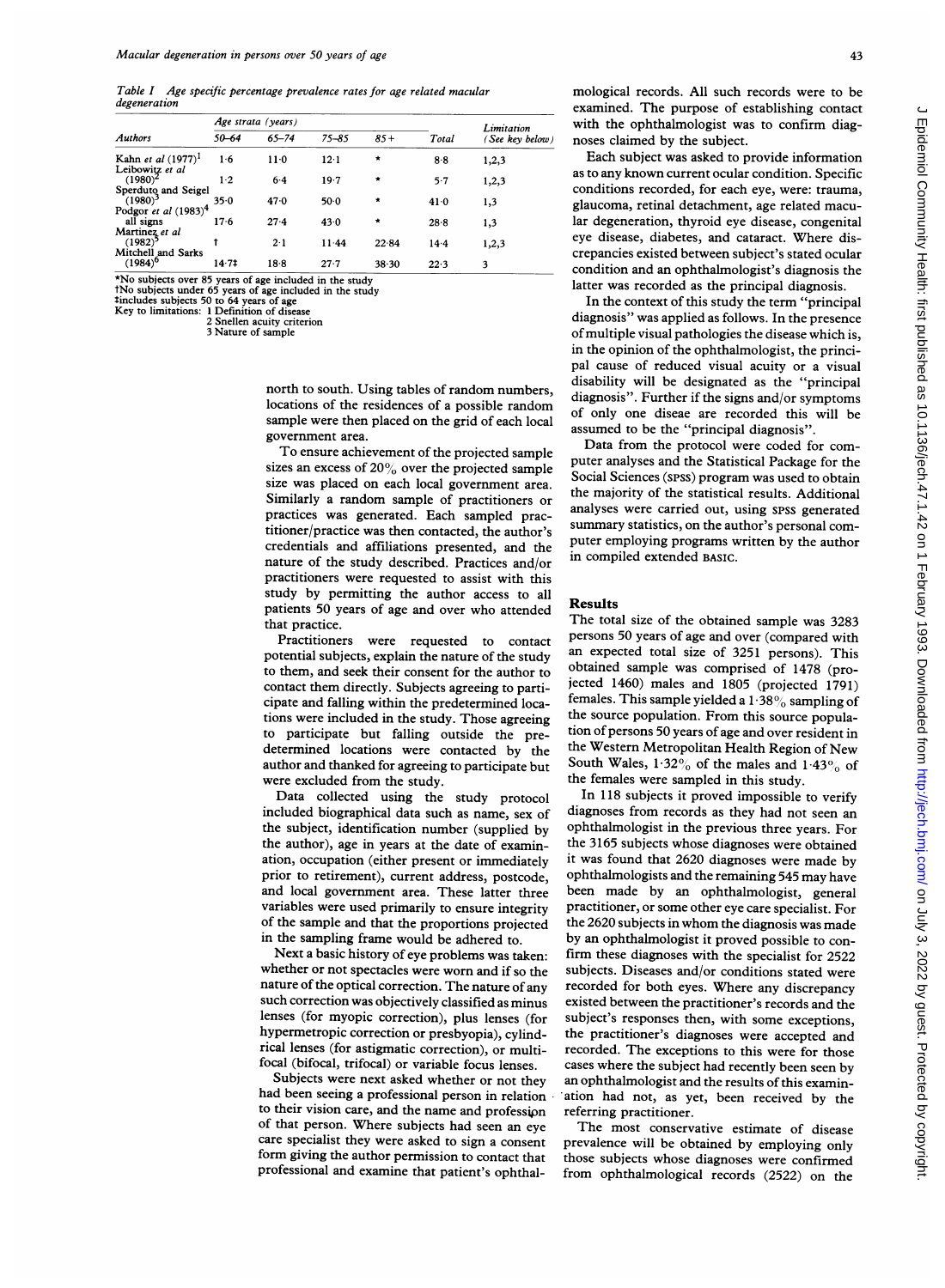numerator with the total sample size (3283) as the denominator.

A total of <sup>428</sup> subjects had <sup>a</sup> confirmed symmetrical diagnosis and 124 had asymmetrical diagnoses of age related macular degeneration. The prevalence for bilateral cases was thus computed as  $13.0\%$ . The total prevalence was found to be  $16.8\%$ . The prevalence rate for eyes with the condition was  $14.9\%$ .

## **Discussion**

The rates computed above are considered to be point estimates. In order to compensate, in part, for the error inherent in point estimates,  $95\%$  and the 99% confidence intervals for each of the above point estimates are given below.

For bilateral cases the  $95\%$  confidence interval was computed to be  $11.8-14.2\%$  and the 99% confidence interval was  $11.5-14.5\%$ . The corresponding confidence intervals when persons with the disease were considered were  $15.5-18.1\%$ (95% confidence interval) and  $15 \cdot 1 - 18 \cdot 5\%$  (99%) confidence interval). Finally for eyes with the disease the  $95\%$  confidence interval was found to be  $14.0-15.8\%$  and the 99% confidence interval  $13.8 - 16.0\%$ .

When the numbers of cases with age related macular disease as their principal diagnosis were examined across age strata (table II) the relationship of the prevalence of this disease to age became even more apparent.

The prevalence rate for age related macular disease increased from  $9.6\%$  (10.4% for eyes) in the youngest age group to  $25.7\%$  (31.0% for eyes) in the oldest age group. The rates in table II indicate that the percentage of those with healthy eyes declined with increasing age and that there was a concomitant increase in those eyes with macular degeneration. This relationship between the prevalence of macular degeneration and age supports the findings of earlier studies.<sup>256</sup>

### SOURCES OF ERROR

Three principal sources of such error have been identified in this study: those errors associated with the sampling procedure and the sample itself, observer errors, and errors associated with the diagnosis of age related macular degeneration.

#### Sampling errors

The ethical considerations which pertain, of necessity, to present day research demand that all human subjects, among other considerations, give informed consent to participate as a subject in a research study. The implication of this consideration is clear; essentially all subjects who give such consent constitute <sup>a</sup> sample of volunteers. Not all persons in a given target population would so

Table II Frequencies, percentage prevalence and standard errors (in parentheses) for normals and persons with age related macular degeneration within age groups for both total persons and total eyes

| Age<br>stratum<br>(years) | Total persons                        |      |                    |          |         | Total eyes |                    |     |          |        |
|---------------------------|--------------------------------------|------|--------------------|----------|---------|------------|--------------------|-----|----------|--------|
|                           | Normals<br>(bilateral<br>cases only) |      | Macular<br>disease |          | Normals |            | Macular<br>disease |     |          |        |
|                           | n                                    | %    | n                  | %        | (SEM)   | n          | %                  | n   | $\%$     | (SEM)  |
| $50 - 64$                 | 572                                  | 41.4 | 132                | 9.6      | (0.79)  | 1366       | 49.5               | 287 | $10-4$   | (0.58) |
| $65 - 74$                 | 323                                  | 27.2 | 176                | 14.8     | (1.03)  | 649        | 27.3               | 390 | $16 - 4$ | (0.76) |
| 75-84                     | 59                                   | 12.2 | 91                 | 18.8     | (1.78)  | 121        | 12.5               | 212 | 21.9     | (1.33) |
| $85+$                     | 5                                    | 4.4  | 29                 | $25 - 7$ | (4.11)  | 7          | $3 - 1$            | 70  | 31.0     | (3.08) |

volunteer and yet random sampling requires all subjects in the target population to have an equal chance of inclusion in any sample. Realistically, in describing the target population of this study the term volunteer must be applied.

This element of obtaining "volunteers" is further accentuated by the fact that in the first stage of the sampling procedure, general practitioners, on the author's behalf, sought consent from potential subjects. The author has no way of estimating the refusal rate associated with this process. For ethical reasons, refusal by a practitioner's patients was not to be communicated to the author. A further source of error may have been generated by the practitioners' selection bias, ie, unwittingly selecting "suitable" patients to volunteer as subjects.

This use of general practitioners as the "first point of contact" with potential subjects also contributed to further unknown sources of error in the sample. There is no guarantee that all elderly persons in the target population saw a general practitioner over the period of this study. While proportions of subjects in the target population who had not seen <sup>a</sup> general practitioner are unknown, the  $3.6\%$  of the sample who had not seen an eye care specialist in the preceding three years is suggestive that some persons in the target population would not have seen a general practitioner.

Another consideration with respect to the sample is that not all persons attend a general practitioner or specialist within their local government area or health region. Of concern here would be the unknown number of suitable subjects excluded from the sample due to their attending a practitioner outside the Western Metropolitan Health region.

As a consequence of the above, non-volunteers, persons who had not seen <sup>a</sup> general practitioner, and persons who attended <sup>a</sup> practitioner outside the Western Metropolitan Health Region of New South Wales would automatically be excluded from the target population. An estimate of overall sampling error associated with a stratified sample was obtained employing the procedure described by Yates (1960).<sup>7</sup> This procedure, appropriate to sampling with probabilities proportional to the size of unit, yielded an overall error of  $0.42\%$ .

#### Observer errors

It is clear that this study employed differential sampling rates by age. Throughout the discussion of prevalence, unweighted rates were presented and discussed. It was found that, given the large sample size, differences between weighted and unweighted prevalence rates were of the order of  $0.01\%$ . When corrected to one decimal place there was no difference between the weighted and unweighted rates.

The procedures and protocols for data collection employed in this study are founded on well established objective clinical procedures. There are, however, those generally accepted errors which can be associated with the use of medical records. All ophthalmological diagnoses were obtained from such records. The researcher had no control over errors associated with recording and is unaware of limitations, biases, or deficiencies in such records.